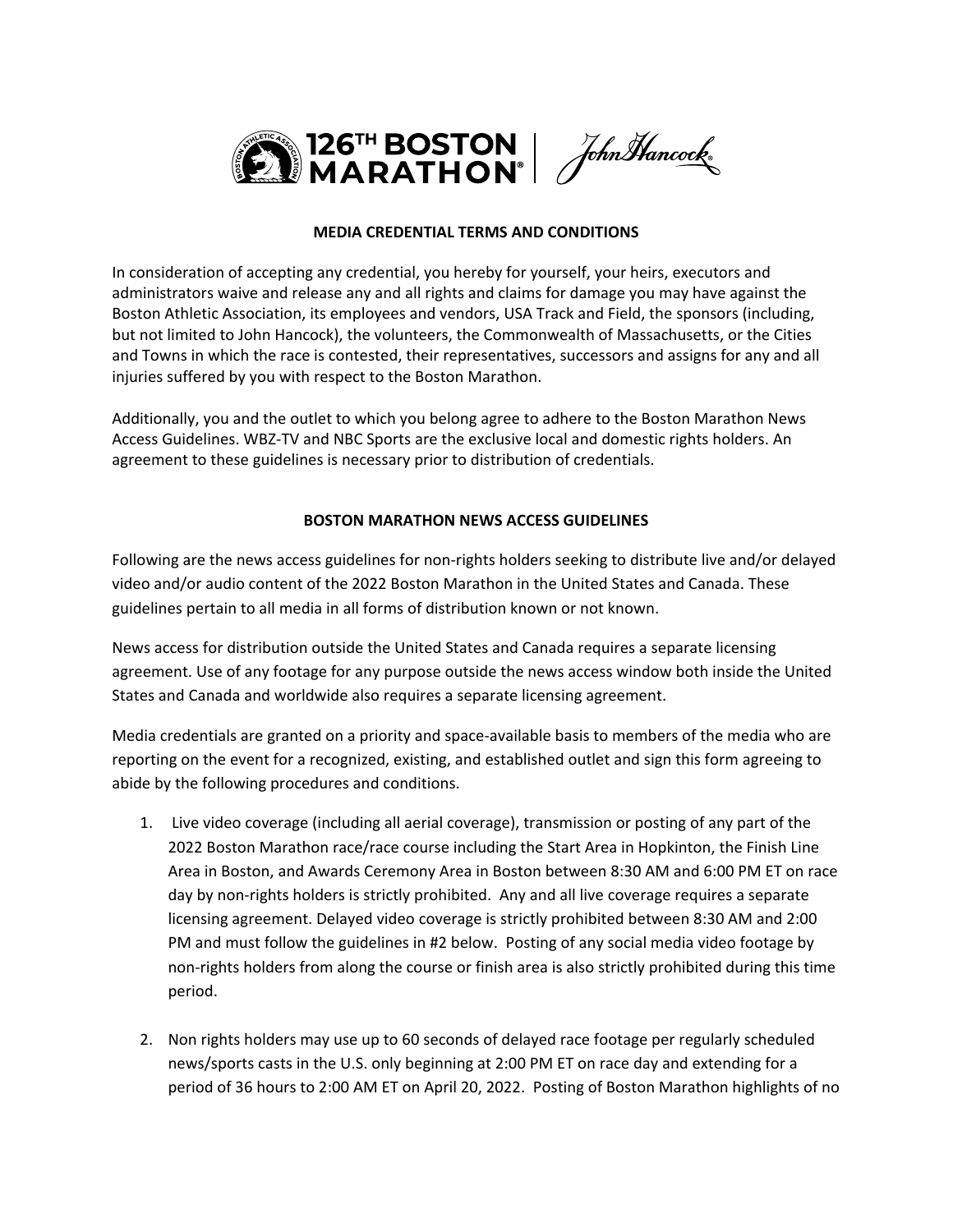more than 60 seconds beginning at 2:00 PM on race day is limited to websites that demonstrate a record of sustained news reporting. All Boston Marathon footage must be removed from all forms of broadcast and digital distribution no later than 2:00 AM ET on April 20, 2022. Any use of footage after that time requires a separate licensing agreement. Use of footage in excess of 60 seconds is strictly prohibited.

- 3. The Professional Awards Ceremony is considered part of the race course; footage of the awards ceremony is not permitted to be broadcast live. Any footage used from the Awards Ceremony is counted as part of the 60 seconds of delayed race footage as outlined in No. 2.
- 4. Non-rights holders will be permitted to broadcast live interviews and other news coverage from B.A.A.-designated media areas before 8:30 AM ET and after 2:00 PM ET. Media will be permitted to tape interviews with the elite athletes at the press conference area in the Fairmont Copley Hotel and at the designated media areas on Boylston Street and/or Family Meeting Area.
- 5. Access to fully produced coverage by non-rights holders for news access purposes is available to broadcasters upon request. Outlets using this footage must courtesy credit B.A.A. and NBC Sports. Outlets using footage from WBZ-TV must courtesy credit B.A.A and WBZ-TV.
- 6. Media are prohibited from wearing action cameras such as GoPros while running in the Boston Marathon. Any footage of the Boston Marathon captured by runners or spectators is for personal use only. Personal use shall mean non-commercial use of such footage only.
- 7. Any Boston Marathon footage or images captured by non-rights holding media members for personal use shall not include any distribution for such purpose as to charge money, collect fees, endorse a product or receive any form of remuneration. Boston Marathon footage (still images and/or video) shall not be used in advertising or promoted social media posts, and shall not be resold, relicensed, or sub-licensed. Any Boston Marathon footage usage cannot violate rights held by existing B.A.A. sponsors and/or partners. Recipients of media credentials must be actively covering the event for news purposes and be working for an established media outlet.
- 8. Public Safety officials have designated the Boston Marathon Course and Event, including all spectator areas along the course, a NO DRONE ZONE. Operation of any type of unmanned aerial vehicle (UAV) on or along the course, or over any B.A.A. event, is prohibited. This prohibition on using drones (UAV's) for any purpose, including capturing, or attempting to capture video or images of the Boston Marathon, applies to the media. The capture of any Boston Marathon footage by any means must comply with all the rules and provisions set forth within this document.
- 9. Audio-only reports of less than three minutes per hour are permitted from 8:30 AM ET-1:00 PM ET.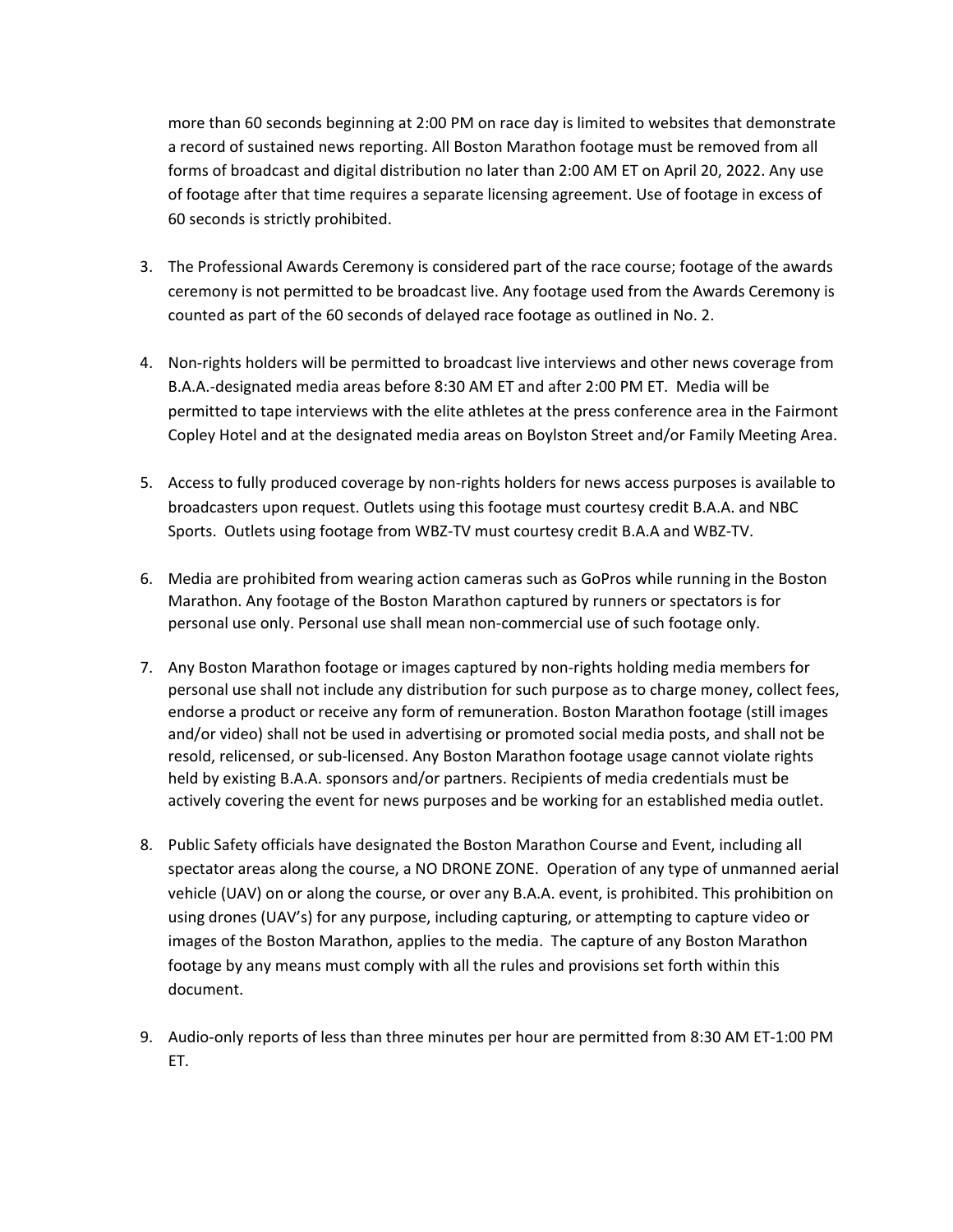- 10. All organizations and individuals seeking use of footage for any project after the designated news access window must enter into a separate licensing agreement. This includes projects that involve the creation of an audio-visual project, regardless of the medium, including but not limited to documentaries, feature films, commercials, anthology programs, not-for-profit organizations, student projects, festival films and any project following an individual, the sport of running or other similar projects.
- 11. Media wishing to gain access to the "Boston Marathon Race Course" and other designated media areas for the purpose of coverage described above shall request media credentials from the B.A.A. Communications Department. Assignment and distribution of credentials is contingent upon signed agreement with the policies outlined in these guidelines and is at the sole discretion of the B.A.A. The B.A.A. cannot guarantee that space will be available to all applicants, and will assign credentials based on availability, assignment, and outlet.
- 12. The "Boston Marathon Race Course" refers to the following:
	- The actual race course, the use of streets gained through permit with the local communities.
	- The Start Area in Hopkinton, generally the triangles along Route 135 in Hopkinton on the Town Green and any other areas falling under the security of the B.A.A. (through fencing and volunteer patrols).
	- The Finish Area in Boston, including Boylston Street, the sidewalks and street roughly from Exeter to Dartmouth Streets, including the finish press bridge.
	- The Awards Ceremony Area in Boston
	- Any re-broadcast, live or delayed race coverage other than as described above is prohibited and will be considered grounds for denying a station press access in future years.

### **The B.A.A. reserves the right to review and revoke credentials from any station or outlet at any time.**

Boston Marathon®, B.A.A. Marathon™ and the B.A.A. Unicorn logo are registered trademarks of the Boston Athletic Association. Use of these trademarks without written permission from the Boston Athletic Association is prohibited.

B.A.A.:

Kendra Butters, Director of Communications, kbutters@baa.org Chris Lotsbom, Communications & Media Manager, [clotsbom@baa.org](mailto:clotsbom@baa.org)  [media@baa.org](mailto:media@baa.org) +1-617-236-1652

SPORTFIVE:

Susan Treut [Susan.treut@gmail.com](mailto:Susan.treut@gmail.com) +1-781-929-4359